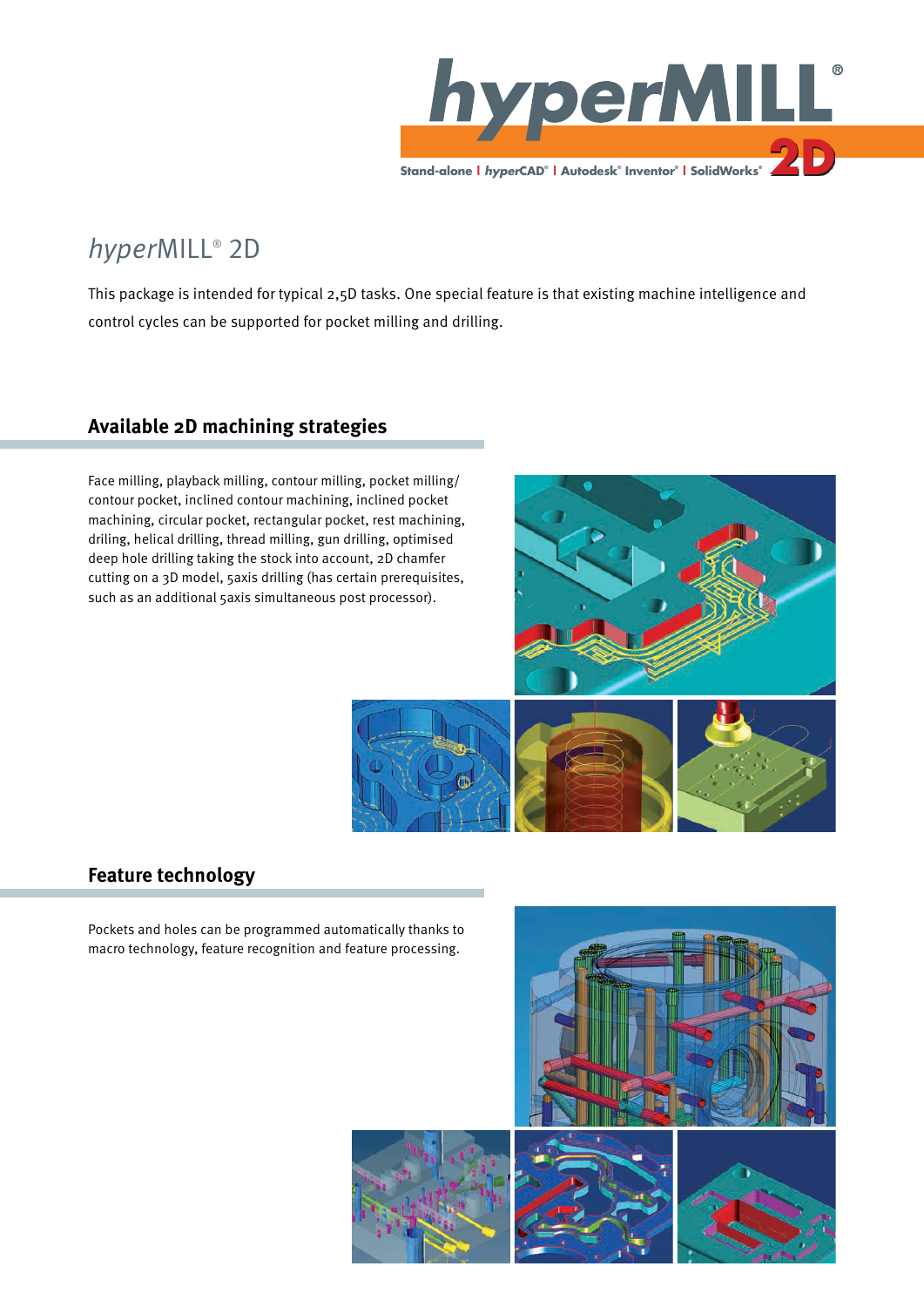

## **Administrative functions**

*hyper*MILL® 2D off ers a series of administrative functions that enable transparent, easy workflows:

Supports metric and inch measurements, component analysis, feature technology with pocket recognition, macro technology, multi-axis indexing (requires an indexing 4axis or 5axis post processor), transformations (reproduction/mirroring of toolpaths), job lists, compound jobs, associative job copying, parametric job definition, automatic polyhedron generation, collision check for tool holder and toolpath, use of conical tools, visualisation of individual toolpaths, support for tools with multiple reference points, free tool geometries (simulation and removal), free NC text, automatic software update, automatic backup copy, NC events and report designer.





### **Options**

There are also a series of optional functions available for *hyper*MILL® 2D. These include the customised process feature, the NCSIMUL interface, the VERICUT interface, the network licence, frame calculation for geared machines with incremental positioning (Hirth coupling), support for origin tables and the *hyper*MILL® API programming interface.